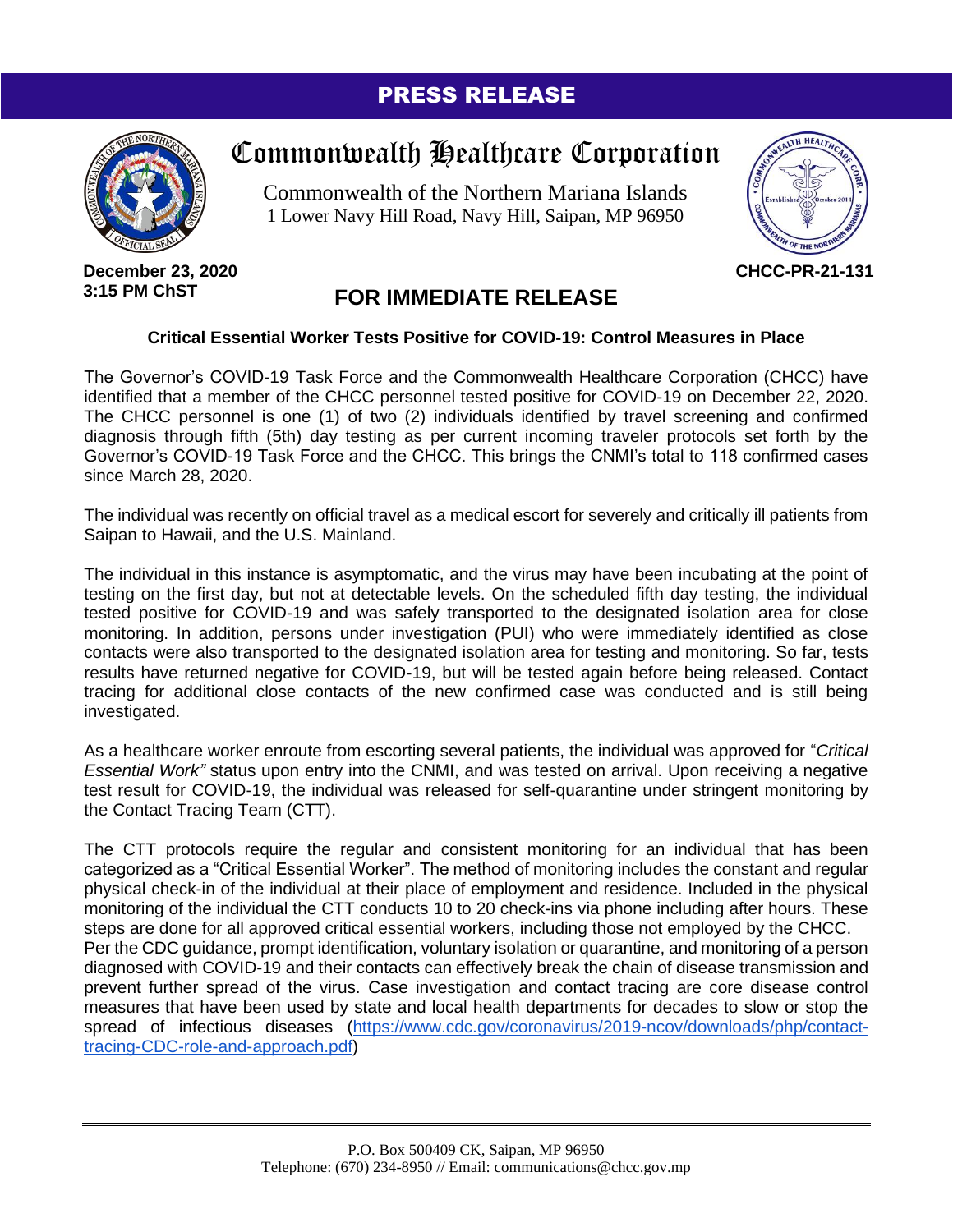The Governor's COVID-19 Task Force and the CHCC has implemented a stringent quarantine criterion for travelers. No traveler is exempt from quarantine. All travelers are quarantined for some duration, and the length of duration of quarantine is determined by the applicant's information, strength of justification, and assessment of the critical nature of work. If approved for *"Critical Essential Work"* status and after a negative COVID-19 test result has been received from testing on arrival, one may be approved to selfquarantine at their own lodging with limited movement and barred from attending any form of congregate setting (restaurant, bars, church, meetings, etc.). In addition, they are expected to adhere to the CDC's 3W guidelines: (wear a mask, wash your hands, and watch your distance from others).

Due to the nature of this evolving virus, this underscores the value of adherence to local protocols for arrival screening and to comply with required prevention and quarantine measures set in place.

#### **Practice the 3 W's - Wash your hands. Watch your distance. Wear a face covering.**

- Wash your hands for at least 20 seconds with soap and water, avoid touching your face, cover coughs and sneezes with a tissue or your sleeve.
- Use an alcohol-based hand sanitizer if soap and water are not readily available.
- Practice social distancing, which means avoiding close contact with people in order to avoid catching the virus yourself and to avoid passing it on to others.
- The more people an individual interacts with at a gathering and the longer that interaction lasts. the higher the potential risk of becoming infected with COVID-19 and COVID-19 spreading. (https://www.cdc.gov/coronavirus/2019-ncov/community/large-events/considerationsfor-eventsgatherings.html)
- Wear a face covering
- Be cautious when dining out and pick up food through drive-thru, take-out, or delivery options when possible.
- Only one healthy adult from the household should run necessary errands, such as getting groceries or picking up medications. Leave children, elderly, and other vulnerable people at home as much as possible. When returning home from an errand, wash your hands before doing anything else.
	- Older adults and people with chronic medical conditions are at higher risk of getting very sick from this illness. People at high risk should stay at home as much as possible.
- Create a household plan of action https://www.cdc.gov/coronavirus/2019 ncov/prepare/checklisthousehold-ready.html
- Ensure a 30-day supply of all medicines.

Know the signs and symptoms of COVID-19 and what to do if you become symptomatic:

- Stay home when you are sick and if you recently traveled to a place with COVID-19. Selfquarantine means:
	- Avoid or limit visiting public places. Do not visit your place of work. You may leave to get necessary medical care, food, or other supplies if no one else in your household is able to fulfill these needs for you.
	- Separate yourself from others in your home, especially if you are experiencing symptoms or if others in your home are not in quarantine. Limit visitors
		- Stay in a separate room and use a separate bathroom if possible.
		- We encourage you and people in your household to wear a face covering.
	- Wash your hands often with soap and water for at least 20 seconds. If soap and water are not available, use an alcohol-based hand sanitizer.
	- Clean and disinfect frequently touched objects and surfaces.